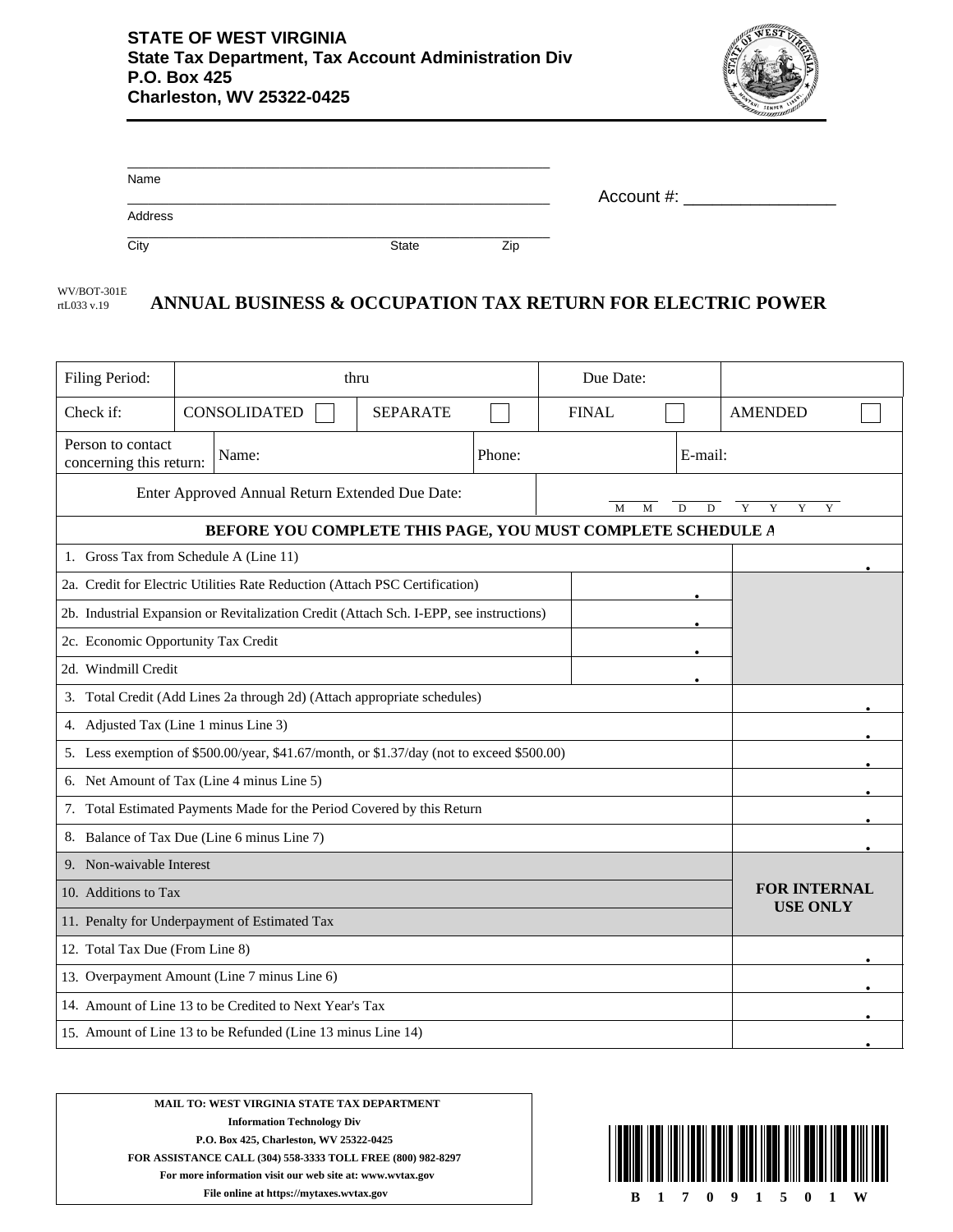## **SCHEDULE A**

Effective January 1, 1998, all Electric Power Companies shall determine their Business and Occupation Tax Liability under Section 11-13-2o

| <b>SECTION I</b><br>Electric Power Available for Resale:<br>Generated or Produced                                            | Column 1<br><b>Annual Gross</b><br><b>Generating Capacity</b><br>(KW) (Line 3 and 4a) | Column 2<br><b>Exclusions Col. 1</b><br>Multiplied by 21/26<br>(Lines 3 and 4a) | Column 3<br><b>Annual Taxable</b><br>Capacity (KW)<br>(Col. 1 - Col. 2) | Column 4<br>\$ Tax Rate<br>$(\frac{1}{2}kw)$ | Column 5<br><b>Tax</b><br>(Col 3 x Col 4) |
|------------------------------------------------------------------------------------------------------------------------------|---------------------------------------------------------------------------------------|---------------------------------------------------------------------------------|-------------------------------------------------------------------------|----------------------------------------------|-------------------------------------------|
| 1. Electric Power Generated or<br>Produced in West Virginia<br>Regardless of Place of Sale<br>2. Electric Power Generated or |                                                                                       |                                                                                 | .00                                                                     | 22.78                                        |                                           |
| Produced in West Virginia at<br>Desulfurization Units on or after<br>January 31, 1996                                        |                                                                                       |                                                                                 | .00                                                                     | 20.70                                        |                                           |
| 3. Electric Power Generated from Gob<br>or Mine Refuse Available for Sale                                                    | .00                                                                                   | .00                                                                             | .00                                                                     | 22.78                                        |                                           |
| 4. Electric Power Generated or<br>Produced in West Virginia with                                                             | .00<br>a.                                                                             | .00                                                                             | .00                                                                     | 22.78                                        |                                           |
| Sales and Demand Charges                                                                                                     |                                                                                       |                                                                                 | .00<br>b. KWH Sold                                                      | 0.0005                                       |                                           |
| Exceeding 200,000 Kilowatts                                                                                                  |                                                                                       | c. Enter in Column 5 the lesser tax of 4a or 4b                                 |                                                                         |                                              |                                           |
| per Hour/Year/Customer                                                                                                       |                                                                                       |                                                                                 |                                                                         |                                              |                                           |
| 5. Gross Amount of Tax - Schedule A, Section I (Total of Lines 1, 2, 3, and 4c)                                              |                                                                                       |                                                                                 |                                                                         |                                              |                                           |
| <b>SECTION II</b>                                                                                                            | Column 1                                                                              | Column <sub>2</sub>                                                             | Column 3                                                                | Column 4                                     | Column 5                                  |
| Electric Power Sold in West Virginia                                                                                         | Number of                                                                             | <b>Amount</b> of                                                                | <b>Net Kilowatt Hours</b>                                               | \$ Tax Rate                                  | <b>Tax</b>                                |
| NOT Generated or Produced in West                                                                                            | <b>Kilowatt Hours</b>                                                                 | <b>Exclusions</b>                                                               | (Col. 1 - Col. 2)                                                       | (KWH)                                        | (Col 3 x Col 4)                           |
| Virginia by Taxpayer                                                                                                         |                                                                                       | (Kilowatt Hours)                                                                |                                                                         |                                              |                                           |
| 6. Electric Power Sold in West Virginia                                                                                      |                                                                                       |                                                                                 |                                                                         |                                              |                                           |
| but NOT Generated or Produced in                                                                                             |                                                                                       |                                                                                 |                                                                         |                                              |                                           |
| West Virginia by Taxpayer                                                                                                    | .00                                                                                   | .00                                                                             | .00                                                                     | 0.0019                                       |                                           |
| 7. Electric Power NOT Generated or                                                                                           |                                                                                       |                                                                                 |                                                                         |                                              |                                           |
| Produced in West Virginia with                                                                                               |                                                                                       |                                                                                 |                                                                         |                                              |                                           |
| Sales and Demand Charges                                                                                                     |                                                                                       |                                                                                 |                                                                         |                                              |                                           |
| Exceeding 200,000 Kilowatts per                                                                                              |                                                                                       |                                                                                 |                                                                         |                                              |                                           |
| Hour/Year/Customer                                                                                                           | .00                                                                                   | .00                                                                             | .00                                                                     | 0.0005                                       |                                           |
| 8. Gross Amount of Tax - Schedule A, Section II (Total of Lines 6 and 7)                                                     |                                                                                       |                                                                                 |                                                                         |                                              |                                           |
| 9. LESS Credit for Electric Power Generation Tax Paid to Other States                                                        |                                                                                       |                                                                                 |                                                                         |                                              |                                           |
| 10. Net Tax for Schedule A, Section II (Line 8 minus Line 9)                                                                 |                                                                                       |                                                                                 |                                                                         |                                              |                                           |
| 11. Gross Amount of Tax - Schedule A, Section I Plus Section II (Line 5 plus Line 10)                                        |                                                                                       |                                                                                 |                                                                         |                                              |                                           |
|                                                                                                                              | <b>EXCLUSIONS (SPECIFY IN KILOWATT HOURS)*</b>                                        |                                                                                 |                                                                         |                                              |                                           |
| AMOUNT OF EXCLUSION(S)                                                                                                       |                                                                                       | <b>DESCRIPTION</b>                                                              |                                                                         |                                              | <b>SCHEDULE IN WHICH CLAIMED</b>          |
|                                                                                                                              |                                                                                       |                                                                                 |                                                                         |                                              |                                           |
|                                                                                                                              |                                                                                       |                                                                                 |                                                                         |                                              |                                           |
|                                                                                                                              |                                                                                       |                                                                                 |                                                                         |                                              |                                           |
|                                                                                                                              |                                                                                       |                                                                                 |                                                                         |                                              |                                           |
|                                                                                                                              |                                                                                       |                                                                                 |                                                                         |                                              |                                           |
|                                                                                                                              |                                                                                       |                                                                                 |                                                                         |                                              |                                           |

\*There is no exclusion for company use or line loss. Enter all other exclusions in Schedule A, Column 2.